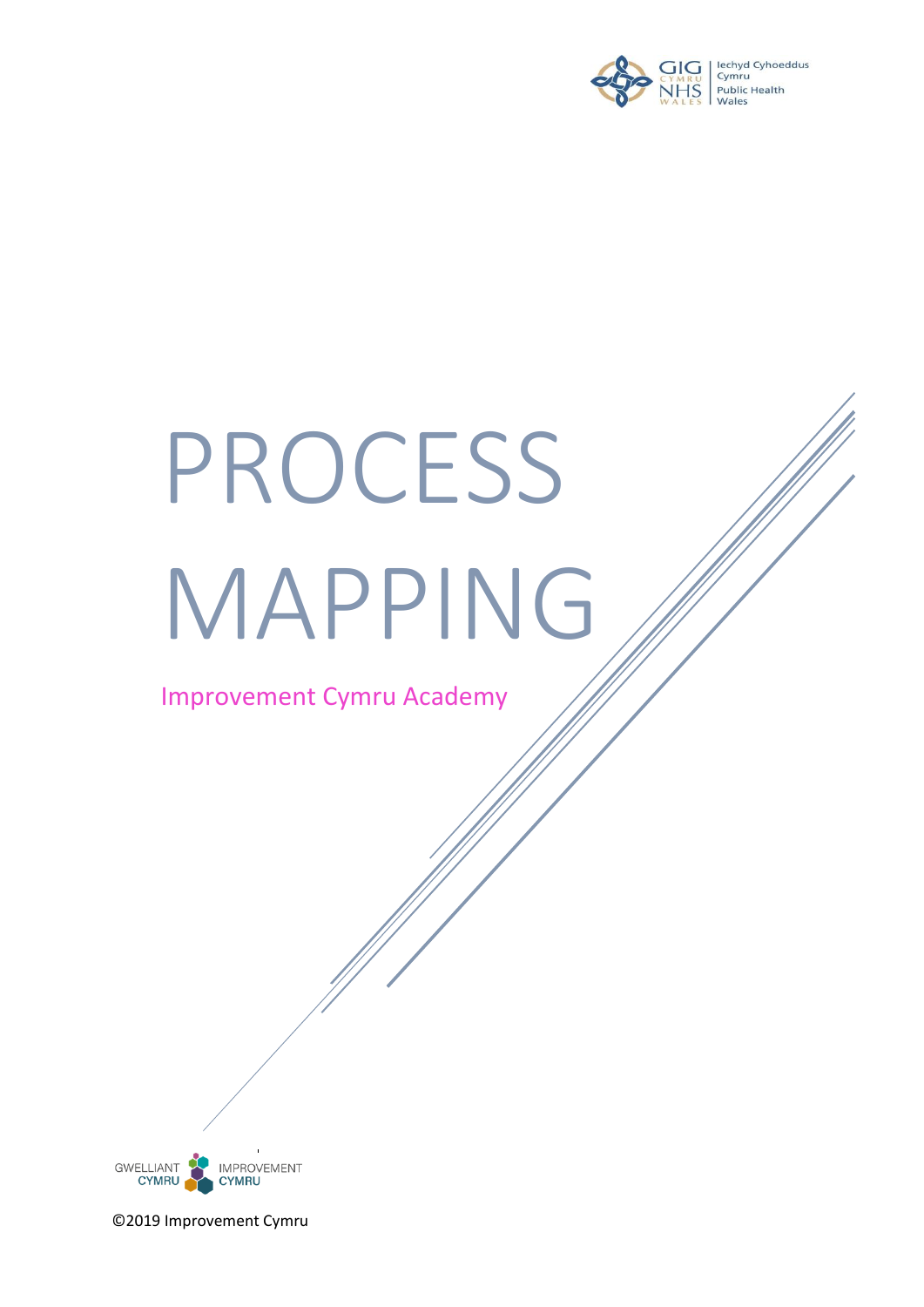

# **What is a Process?**

Every system contains many processes. A process is a set of activities that occur in a coordinated manner to achieve a common goal. Effectively managing these processes within a system is key to the success of any organisation.

It takes one or more inputs to create an output that is of value, e.g. if the output is a cup of coffee, the inputs would be the ingredients, time, measures, cost. Using this analogy, making the cup of coffee is the process.

# **What is a Process map?**

Process maps serve as means to document and communicate business processes, which are often found in training, maintenance, technical and quality manuals. A process map is an important tool in improvement and it is a tool that visually describes the system you are looking at; the flow of work, exposing any areas of waste (TIM WOODS). They are used to find ways to simplify, streamline, or redesign processes, by understanding and controlling the inputs, it is possible to reduce variation within the process which will lead to continuous process improvement. Process maps show a series of events that produce an end result.

There are several different types of process maps:

- Process flow maps
- Swim lane diagrams
- Value stream mapping
- SIPOC (Supplier Inputs Processes Outputs Customer)
- Spaghetti Diagram.

Process maps will show who and what is involved in a process, by involving a range of people from across the process/pathway mapping. Everyone can discuss the actual steps taken through the pathway from their own perspective and take the time to consider what works well or less well from a user's perspective, thus increasing communication and providing a process documentation.

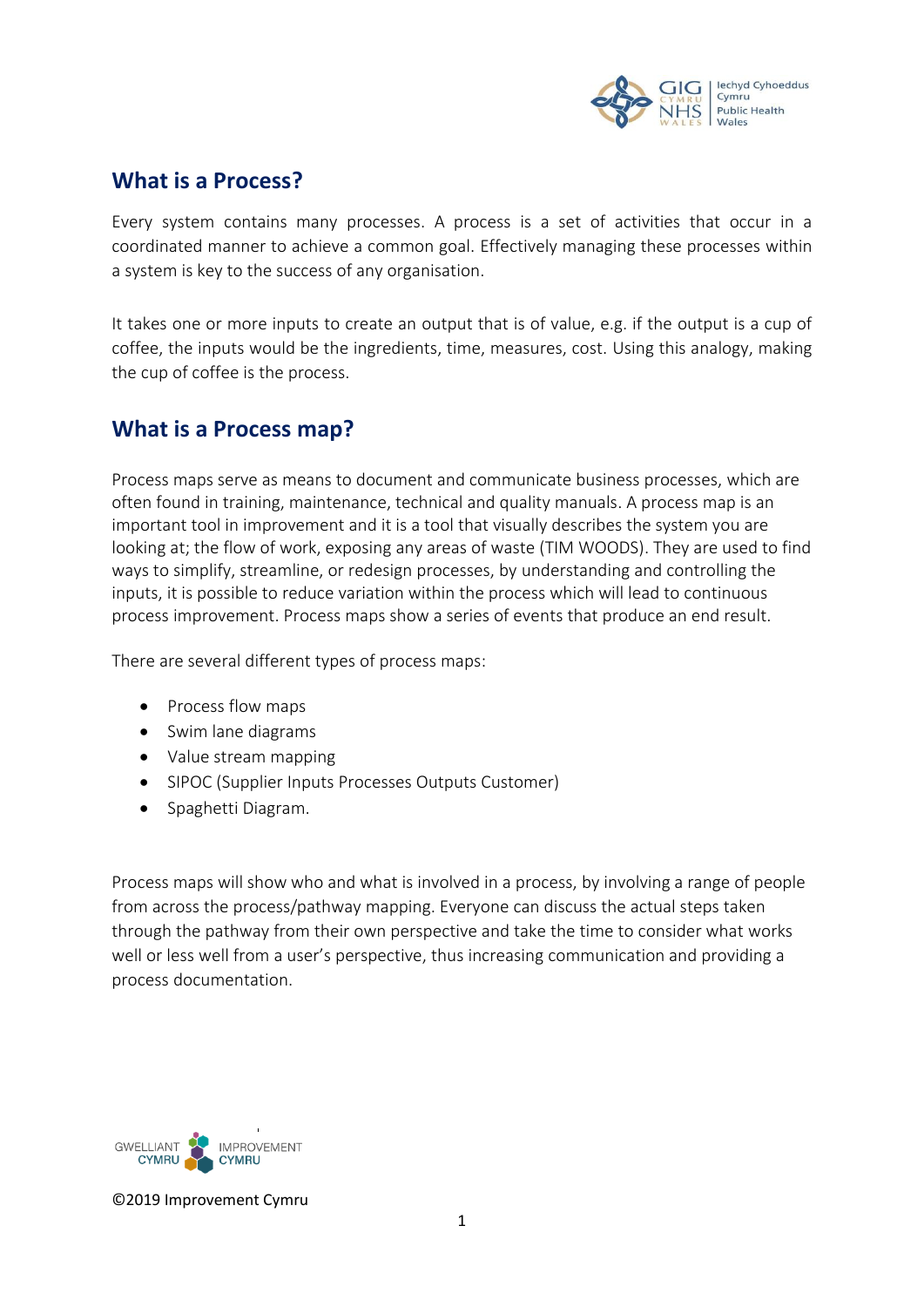

Every system is made up of processes – we need to understand what, when, where, who and how things happen to be able to make significant changes.



Process mapping will identify the bottlenecks, repetition(s) and delays. They help to define process boundaries, process ownership, process responsibilities and effectiveness measures. It can reveal areas where a process should be improved.

For the purpose of your improvement project, a process flow map will give you enough detail of the system.

# **When to use it**

Using process mapping before making any improvement helps you gain a better understanding of how a whole system works. If changes are made without understanding the current system, the unintended consequences may be creating problems at another point in the journey may result.

"*If you can't describe your work as a process, you don't know what you are doing"* 

*W. Edwards Deming*

**How to use it**

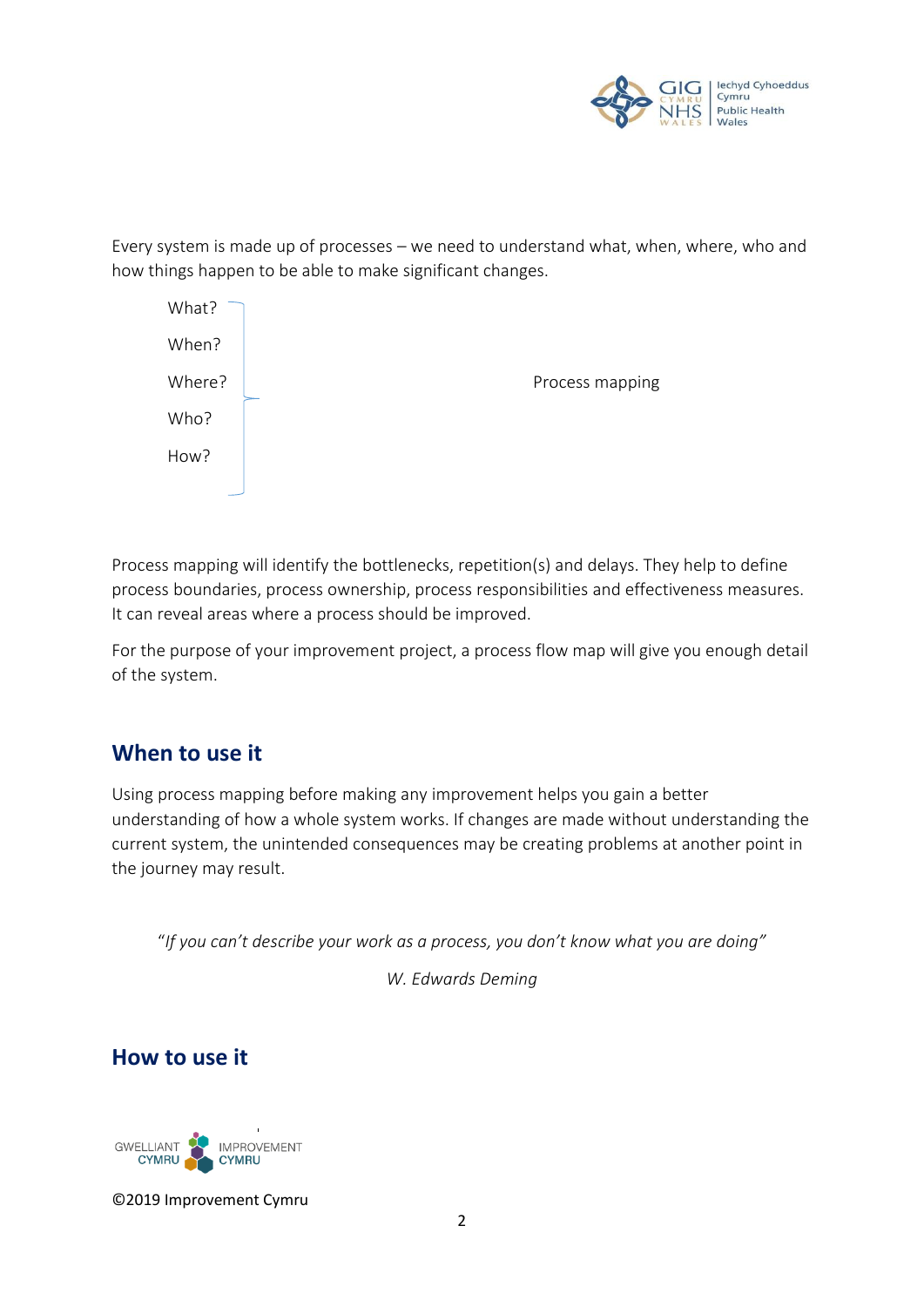

- Ensure that before you start the session, everyone attending has had time prior to prepare, e.g. read any related documentation
- Gather the team and make sure that everyone is clear on what process is going to be mapped
- Involve operators, supervisors, process experts, engineers, and quality personnel. You may also call in particular situations, external customers and/or suppliers
- Ask people to introduce themselves (name, role, etc.)
- Agree the ground rules for the session. These might include openness, constructive challenge, listening, confidentiality, respect and others that the group decides
- Agree on the level of detail to be displayed
- Map the system, looking at what really happens, not what should happen, making sure you capture what happens most of the time, not the one-offs
- Identify the system boundaries by outlining the start and finish points
- Map each step of the system within a symbol



- Let your process map cross functional boundaries: you want to see the whole, end to end process, not just the piece of the process inside your department
- Remember that improving one department or section does not always improve a service that flows through several departments. It is just as important to manage the interactions between departments as it is to manage the actions inside each department
- Once the system is mapped, it is worth analysing it to search for opportunities for improvement
- Notice how the system is actually performed and specify whether activities are valueadding or non-value-adding
- Identify all the areas that hinder the process or add little or no value.

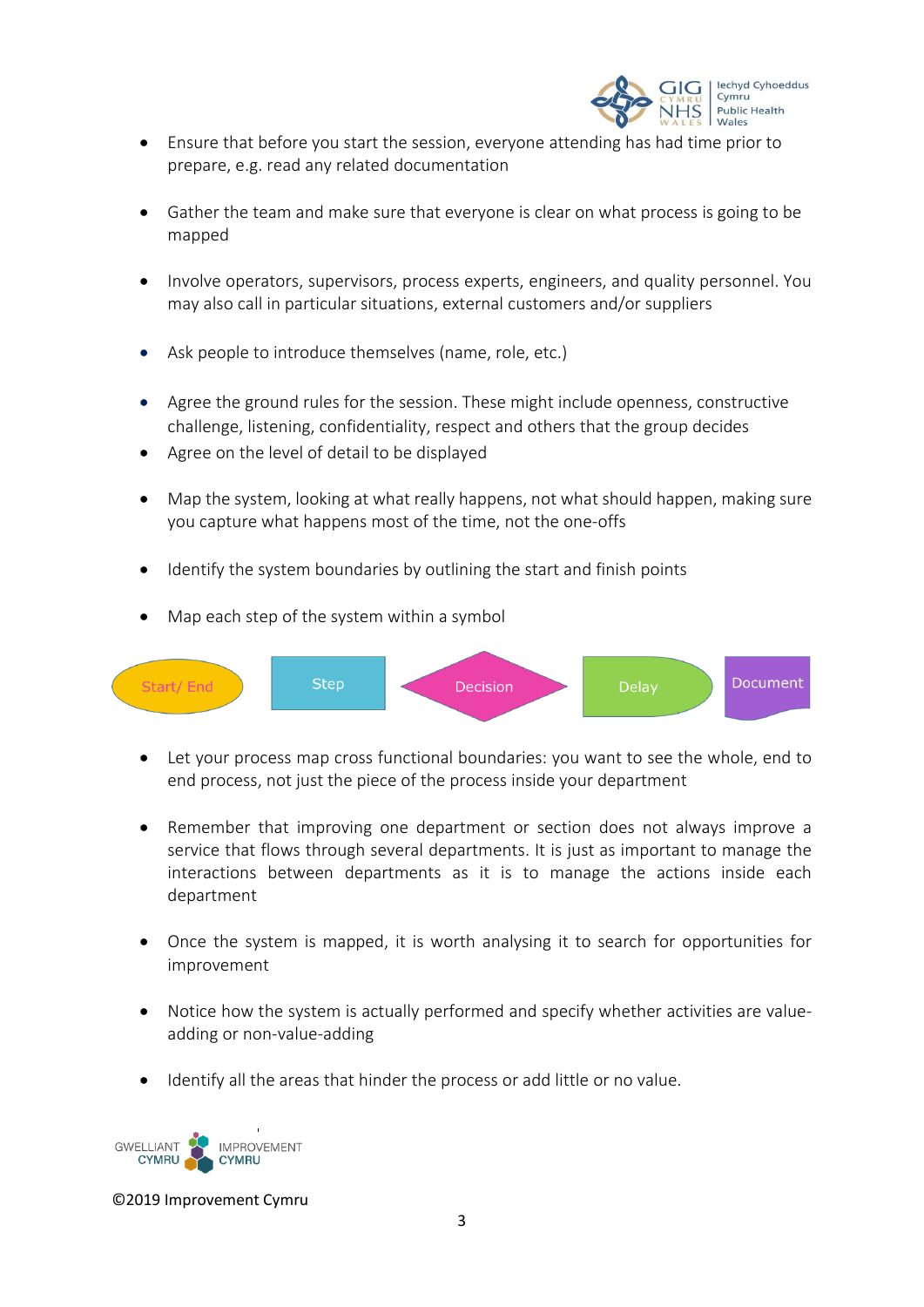

- It is often helpful to ask questions such as:
	- $\triangleright$  Are all activities necessary?
	- $\triangleright$  What is the value of the activity relative to its cost?
	- $\triangleright$  Are there rework loops where activities are repeated?
	- $\triangleright$  Could these rework loops be eliminated?
	- $\triangleright$  What is the cost of the rework in terms of lost time and resources?
	- $\triangleright$  Are there times when waiting is involved?
	- $\triangleright$  How can it be reduced?

Look at possible improvement ideas to reduce the variation and waste.

## Equipment for process mapping

- Mapping paper (lining wallpaper works well)
- Good quality sticky notes
- Marker pens
- Blu Tack
- Scissors
- Sellotape
- Flip charts (for ideas and niggles)
- Refreshments.

## Prepare the room

- Stick the mapping paper onto the wall
- Prepare flip charts one to capture ideas and the other to capture niggles
- Make sure the room layout is conducive to what you are trying to achieve. This is not a meeting. At the start of the session, restate the objective and give people the opportunity to introduce themselves by name, role etc.
- Write the name of the pathway/process that you are mapping at the top of the paper
- Check the room layout is helpful move the furniture if necessary.

# **How to draw a Process map**

GWELLIANT<br>CYMRU **IMPROVEMENT CYMRU**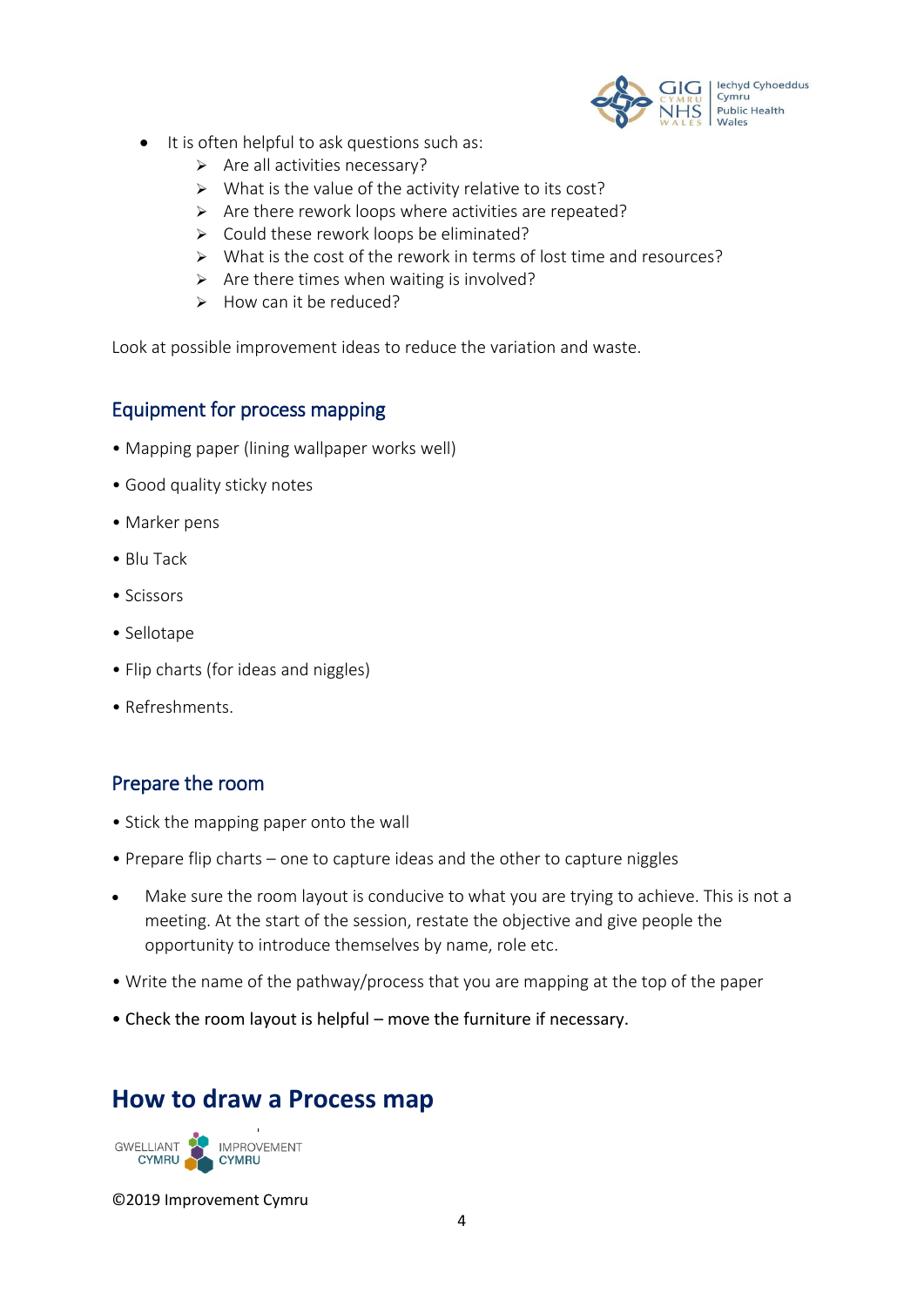lechyd Cyhoeddus<br>Cymru GIG Public Health VHS Wales

These are some of the symbols used in a process map.



# **High level map - making a cup of tea**



This is called a high level map because:

- $\triangleright$  It shows six to 12 steps
- $\triangleright$  It gives a panoramic view of a process
- $\triangleright$  It shows clearly the major blocks of activity, or the major system components.

# **Detailed map - making a cup of tea**